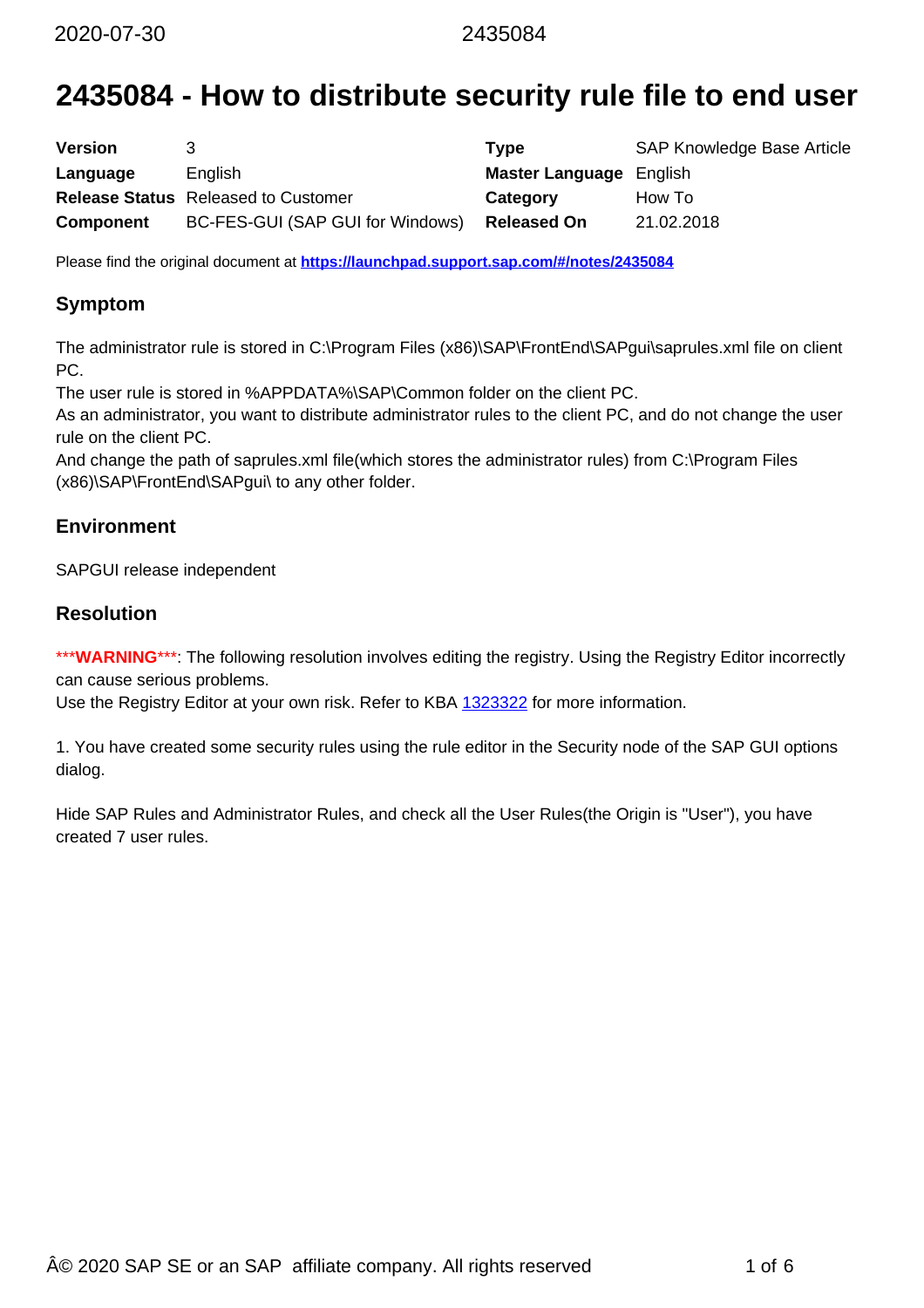| Er Security Configuration |              |                |                          |                   |        | $\Box$ $\times$   |
|---------------------------|--------------|----------------|--------------------------|-------------------|--------|-------------------|
| Status:                   |              | Customized     |                          |                   |        |                   |
| Default Action:           | <b>Ask</b>   |                | v                        |                   |        |                   |
| Security Rules            |              |                |                          |                   |        |                   |
|                           | Filter       |                | Search                   |                   |        |                   |
| MHide SAP Rules           |              |                | Hide Administrator Rules |                   |        |                   |
| Object                    | Type         | Access Types   | Action                   | State             | Origin | Number of Conte   |
|                           | File         | Exe cute       | Allow                    | Enabled           | User   | b                 |
|                           | Command Line | Exe cute       | Allow                    | Enabled           | User   | b                 |
|                           | SAP Shortcut | Exe cute       | Allow                    | Enabled           | User   | b                 |
|                           | Command Line | <b>Execute</b> | Allow                    | Enabled           | User   | b                 |
|                           | File         | Read           | Allow                    | Enabled           | User   | Ю                 |
| C:/Temp/                  | Directory    | Write          | Deny                     | Enabled           | User   | b                 |
| C:/test/                  | Directory    | Read           | Context-Dependent        | Enabled           | User   |                   |
|                           |              |                |                          |                   |        |                   |
|                           |              |                |                          |                   |        |                   |
|                           |              |                |                          |                   |        |                   |
|                           |              |                |                          |                   |        |                   |
|                           |              |                |                          |                   |        |                   |
|                           |              |                |                          |                   |        |                   |
|                           |              |                |                          |                   |        |                   |
|                           |              |                |                          |                   |        |                   |
|                           |              |                |                          |                   |        |                   |
|                           |              |                |                          |                   |        |                   |
|                           |              |                |                          |                   |        |                   |
|                           |              |                |                          |                   |        |                   |
| Insert<br>View            | Delete       |                |                          | Increase Priority |        | Decrease Priority |
| 0K<br>Apply               | Cancel       |                |                          |                   |        | Help              |

2. Before distributing security rule file to the client PC, check which User rules and Administrator Rules exist on the client PC.

User Rules: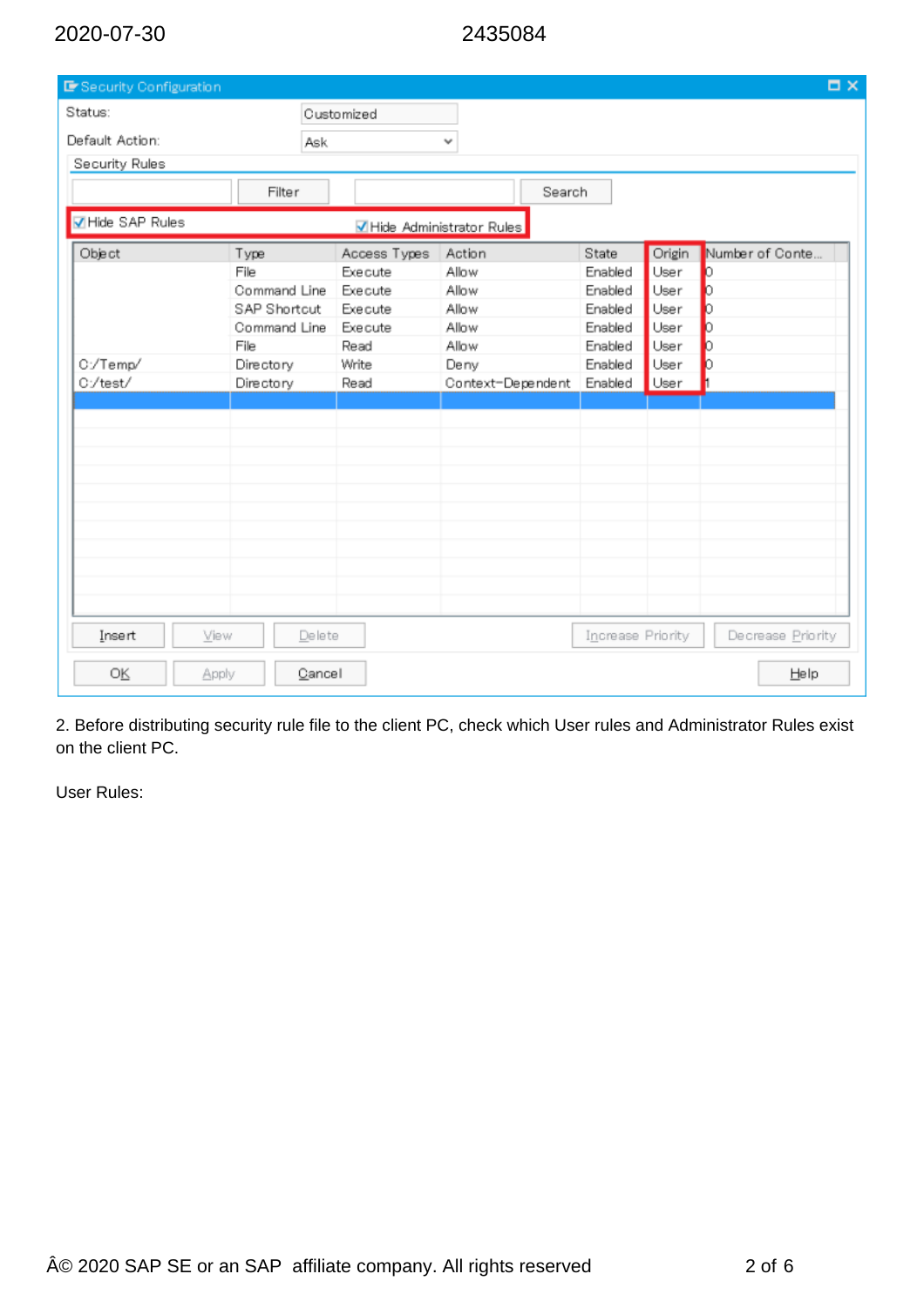| Status:                  |        | Customized                |                          |                      |        |                   |                         |
|--------------------------|--------|---------------------------|--------------------------|----------------------|--------|-------------------|-------------------------|
| Default Action:          |        | Ask                       | v                        |                      |        |                   |                         |
| <b>Security Rules</b>    |        |                           |                          |                      |        |                   |                         |
|                          | Filter |                           |                          | Search               |        |                   |                         |
| Hide SAP Rules           |        |                           | Hide Administrator Rules |                      |        |                   |                         |
| Prio <sup>a</sup> Object |        |                           | Type                     | Access Types         | Action | State             | Origin                  |
| 727 C:\Users\            |        | \AppData\Roaming\SAP\NWBC | Directory                | Read, write, execute | Allow  | Enabled           | <b>User</b>             |
|                          |        |                           |                          |                      |        |                   |                         |
|                          |        |                           |                          |                      |        |                   |                         |
|                          |        |                           |                          |                      |        |                   |                         |
|                          |        |                           |                          |                      |        |                   |                         |
|                          |        |                           |                          |                      |        |                   |                         |
|                          |        |                           |                          |                      |        |                   |                         |
|                          |        |                           |                          |                      |        |                   |                         |
|                          |        |                           |                          |                      |        |                   |                         |
|                          |        |                           |                          |                      |        |                   |                         |
|                          |        |                           |                          |                      |        |                   |                         |
|                          |        |                           |                          |                      |        |                   |                         |
|                          |        |                           |                          |                      |        |                   |                         |
|                          |        |                           |                          |                      |        |                   |                         |
|                          |        |                           |                          |                      |        |                   |                         |
| $\langle$ >              |        |                           | $\mathbf{m}$ .           |                      |        |                   | $\langle \quad \rangle$ |
|                          |        | Delete                    |                          | Increase Priority    |        | Decrease Priority |                         |
|                          |        |                           |                          |                      |        |                   |                         |
| Insert                   | Edit   |                           |                          |                      |        |                   |                         |

Administrator Rules: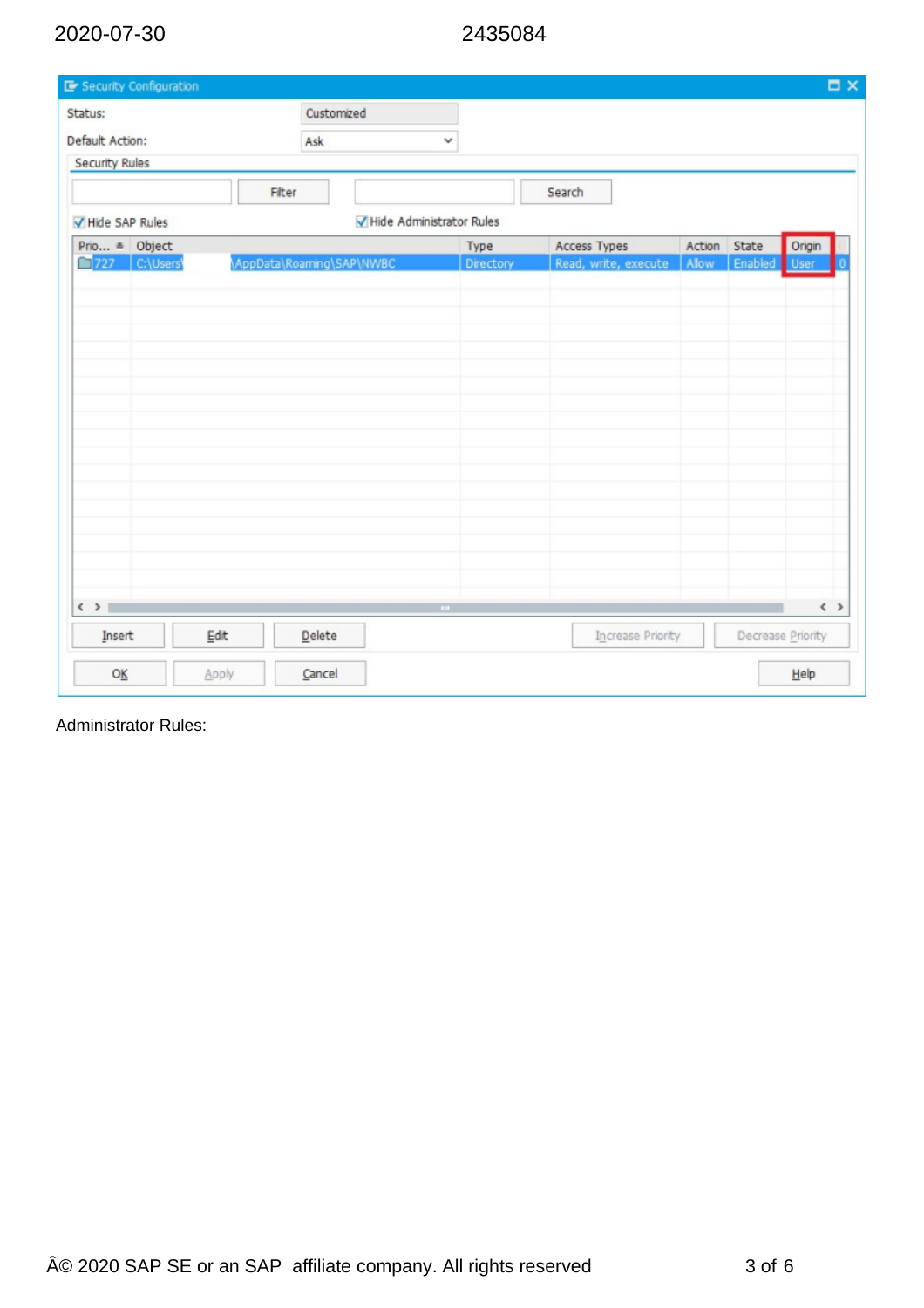| Status:                    |       | Customized               |                                 |                |                      |                   |         |                   |                                    |                     |
|----------------------------|-------|--------------------------|---------------------------------|----------------|----------------------|-------------------|---------|-------------------|------------------------------------|---------------------|
|                            |       |                          |                                 |                |                      |                   |         |                   |                                    |                     |
| Default Action:            |       | Ask                      | v                               |                |                      |                   |         |                   |                                    |                     |
| Security Rules             |       |                          |                                 |                |                      |                   |         |                   |                                    |                     |
|                            |       | Fiter                    |                                 |                | Search               |                   |         |                   |                                    |                     |
| Hide SAP Rules             |       |                          | <b>Hide Administrator Rules</b> |                |                      |                   |         |                   |                                    |                     |
| $Prior, \hat{a}$<br>Object |       |                          |                                 | Type           | Access Types         | Action            | State   | Origin            | N.                                 | $\hat{\phantom{a}}$ |
| m <sup>2</sup> 708         |       |                          |                                 | Registry Key   | Read, write, execute | Allow             | Enabled | Administrator     | $\overline{0}$                     |                     |
| m <sup>2</sup> 709         |       |                          |                                 | Registry Key   | Read, write, execute | Allow             | Enabled | Administrator     | $\overline{0}$                     |                     |
| m <sup>2</sup> 710         |       |                          |                                 | Registry Key   | Read, write, execute | Allow             | Enabled | Administrator     | $\overline{0}$                     |                     |
| $\mathbb{H}$ 711           |       |                          |                                 | Registry Key   | Read, write, execute | Allow             | Enabled | Administrator     | $\overline{0}$                     |                     |
| $m = 712$                  |       |                          |                                 | Registry Key   | Read, write, execute | Allow             | Enabled | Administrator     | $\overline{0}$                     |                     |
| m <sup>2</sup> 713         |       |                          |                                 | Registry Value | Read, write, execute | Allow             | Enabled | Administrator     | $\overline{0}$                     |                     |
| pr 714                     |       |                          |                                 | Registry Value | Read, write, execute | Allow             | Enabled | Administrator     | $\overline{0}$                     |                     |
| m <sup>2</sup> 715         |       |                          |                                 | Registry Value | Read, write, execute | Allow             | Enabled | Administrator     | $\overline{0}$                     |                     |
| p-716                      |       |                          |                                 | Registry Value | Read, write, execute | Allow             | Enabled | Administrator     | $\overline{0}$                     |                     |
| d <sup>*</sup> 717         |       |                          |                                 | Registry Value | Read, write, execute | Allow             | Enabled | Administrator     | O                                  |                     |
| pr 718                     |       |                          |                                 | Registry Value | Read, write, execute | Allow             | Enabled | Administrator     | $\overline{0}$                     |                     |
| ₫ 719                      |       |                          |                                 | Registry Value | Read, write, execute | Allow             | Enabled | Administrator     | $\overline{0}$                     |                     |
| pr 720                     |       |                          |                                 | Registry Value | Read, write, execute | Allow             | Enabled | Administrator     | o                                  |                     |
| $\mathbf{m}$ 721           |       |                          |                                 | Registry Key   | Read                 | Allow             | Enabled | Administrator     | $\overline{0}$                     |                     |
| ■ 722                      |       |                          |                                 | Registry Key   | Read, write          | Allow             | Enabled | Administrator     | $\overline{0}$                     |                     |
| <b>3723</b>                |       |                          |                                 | Control        | Execute              | Allow             | Enabled | Administrator     | $\overline{0}$                     |                     |
| 3724                       |       |                          |                                 | Control        | Execute              | Allow             | Enabled | Administrator     | $\overline{0}$                     |                     |
| @ 725                      |       |                          |                                 | Control        | Execute              | Allow             | Enabled | Administrator     | O                                  |                     |
| □ 726                      |       |                          |                                 | File           | Execute              | Allow             | Enabled | Administrator     | $\overline{0}$                     |                     |
| $\Box$ 727<br>C:\Users     |       | AppData\Roaming\SAP\NWBC |                                 | Directory      | Read, write, execute | Allow             | Enabled | User              | $\bf{0}$                           | ۸                   |
| $\langle$ $\rangle$        |       |                          |                                 |                |                      |                   |         |                   | $\left\langle \quad \right\rangle$ |                     |
| Insert                     | Edit  | Delete                   |                                 |                |                      | Increase Priority |         | Decrease Priority |                                    |                     |
| OK                         | Apply | Cancel                   |                                 |                |                      |                   |         |                   | Help                               |                     |

3.Copy the C:\Users\[user ID]\AppData\Roaming\SAP\Common\saprules.xml file from administrator's PC to e.g. C:\temp on end user's PC.

4. Add registry key "Location" on client PC and specify the path e.g. C:\temp to registry key "Location". Restart SAPGUI to activate the setting.

Path of "Location" is as below:

[HKEY\_LOCAL\_MACHINE\Software\SAP\SAPGUI Front\SAP Frontend Server\Security] Note: For 64 bit operating systems please use the following registry key [HKEY\_LOCAL\_MACHINE\SOFTWARE\Wow6432Node\SAP\SAPGUI Front\SAP Frontend Server\Security]

Registry type: REG\_EXPAND\_SZ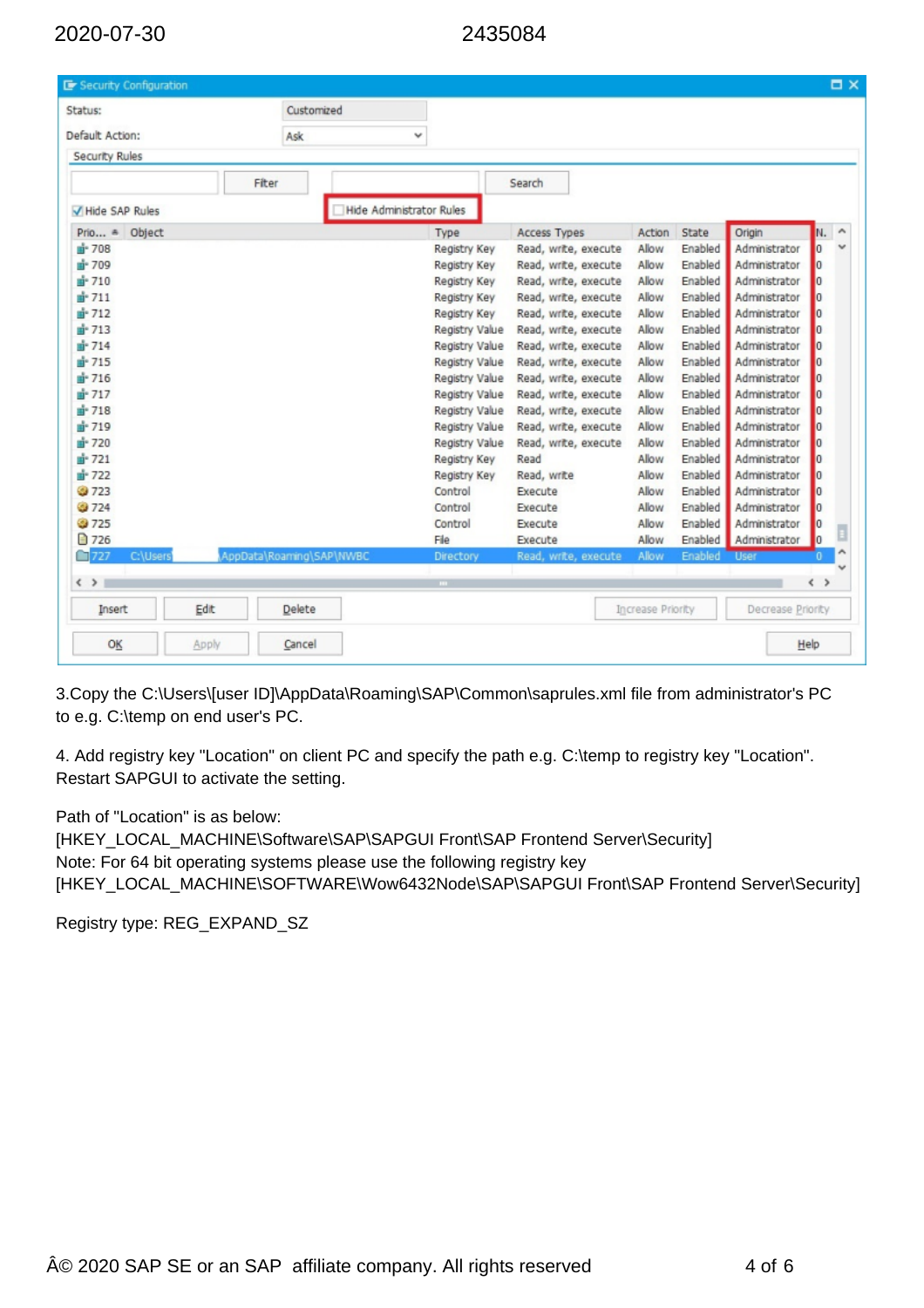File Edit View Favorites Help

 $\bar{\rm s}$  $5 - 000C$ 

Network Associates

Nuance

 $\overline{\phantom{a}}$ 

Registry Editor

| ab (Default)           |               |                 |  |  |
|------------------------|---------------|-----------------|--|--|
|                        | REG_SZ        | (value not set) |  |  |
| <b>IN SapCreateKey</b> | REG_DWORD     | 0x00000000 (0)  |  |  |
| 説 UserScripting        | REG_DWORD     | 0x00000001 (1)  |  |  |
| ab Location            | REG_EXPAND_SZ |                 |  |  |

| Open Text<br>ς.<br>Peregrine Systems | 説 UserScripting    | REG_DWORD     | 0x00000001 (1) |
|--------------------------------------|--------------------|---------------|----------------|
| Policies                             | ab Location        | REG_EXPAND_SZ |                |
| Protexis                             |                    |               |                |
| RegisteredApplications               | <b>Edit String</b> |               | ×              |
| SAP<br>$\mathbf{v}$ .                |                    |               |                |
| Converter                            | Value game:        |               |                |
| csp                                  | Location           |               |                |
| General                              | Value data:        |               |                |
| <b>IT Template</b><br>3. u           |                    |               |                |
| <b>ITSConverter</b>                  | C:'demp            |               |                |
| OfficeIntegration                    |                    | OK            | Cancel         |
| RFC                                  |                    |               |                |
| SAP Shared                           |                    |               |                |
| SAPGUI                               |                    |               |                |
| <b>SAPGUI Front</b><br>$\sim$        |                    |               |                |
| SAP Frontend Server<br>$\mathbf{v}$  |                    |               |                |
| Accessibility                        |                    |               |                |
| LocalData                            |                    |               |                |
| Security                             |                    |               |                |
| SAPGUI Setup Configurat              |                    |               |                |

Please also refer to "Creation of a Rule File by the Administrator" section in the attached document "SAP\_GUI\_Security\_Guide.pdf".

5. The User Rules on the administrator's PC(7 user rules in step 1) have been distributed to end user's PC as Administrator Rules.

And please notice that the original Administrator Rules on the client PC(see the second screenshot in step 2) have been overwritten.

|                 | <b>E</b> Security Configuration |       |                           |                          |                    |                      |                   |         |                   | $\Box$ $\times$ |
|-----------------|---------------------------------|-------|---------------------------|--------------------------|--------------------|----------------------|-------------------|---------|-------------------|-----------------|
| Status:         |                                 |       | Customized                |                          |                    |                      |                   |         |                   |                 |
| Default Action: |                                 |       | Ask                       | v                        |                    |                      |                   |         |                   |                 |
| Security Rules  |                                 |       |                           |                          |                    |                      |                   |         |                   |                 |
|                 |                                 | Fiter |                           |                          |                    | Search               |                   |         |                   |                 |
| Hide SAP Rules  |                                 |       |                           | Hide Administrator Rules |                    |                      |                   |         |                   |                 |
| Pri a Object    |                                 |       |                           |                          | Type               | Access Types         | Action            | State   | Origin            | Nu              |
| ■ 457           |                                 |       |                           |                          | File               | Execute              | Allow             | Enabled | Administrator     | 0               |
| 51458           |                                 |       |                           |                          | Command Li         | Execute              | Allow             | Enabled | Administrator     | 0               |
| <b>a</b> 459    |                                 |       |                           |                          | SAP Shortcut       | Execute              | Allow             | Enabled | Administrator     | $\bf{0}$        |
| 51460           |                                 |       |                           |                          | Command Li Execute |                      | Allow             | Enabled | Administrator     | $\bf 0$         |
| □ 461           |                                 |       |                           |                          | File               | Read                 | Allow             | Enabled | Administrator     | 0               |
| □462            | C:/Temp/                        |       |                           |                          | Directory          | Write                | Deny              | Enabled | Administrator     | 0               |
| $\square$ 463   | C:/test/                        |       |                           |                          | Directory          | Read                 | Con               | Enabled | Administrator     | $\mathbf{1}$    |
| $\square$ 464   | C:\Users\                       |       | \AppData\Roaming\SAP\NWBC |                          | Directory          | Read, write, execute | Allow             | Enabled | User              | $\bf{0}$        |
|                 |                                 |       |                           |                          |                    |                      |                   |         |                   |                 |
|                 |                                 |       |                           |                          |                    |                      |                   |         |                   |                 |
| Insert          |                                 | View  | Delete                    |                          |                    |                      | Increase Priority |         | Decrease Priority |                 |
| OĶ              |                                 | Apply | Cancel                    |                          |                    |                      |                   |         |                   | Help            |

### **See Also**